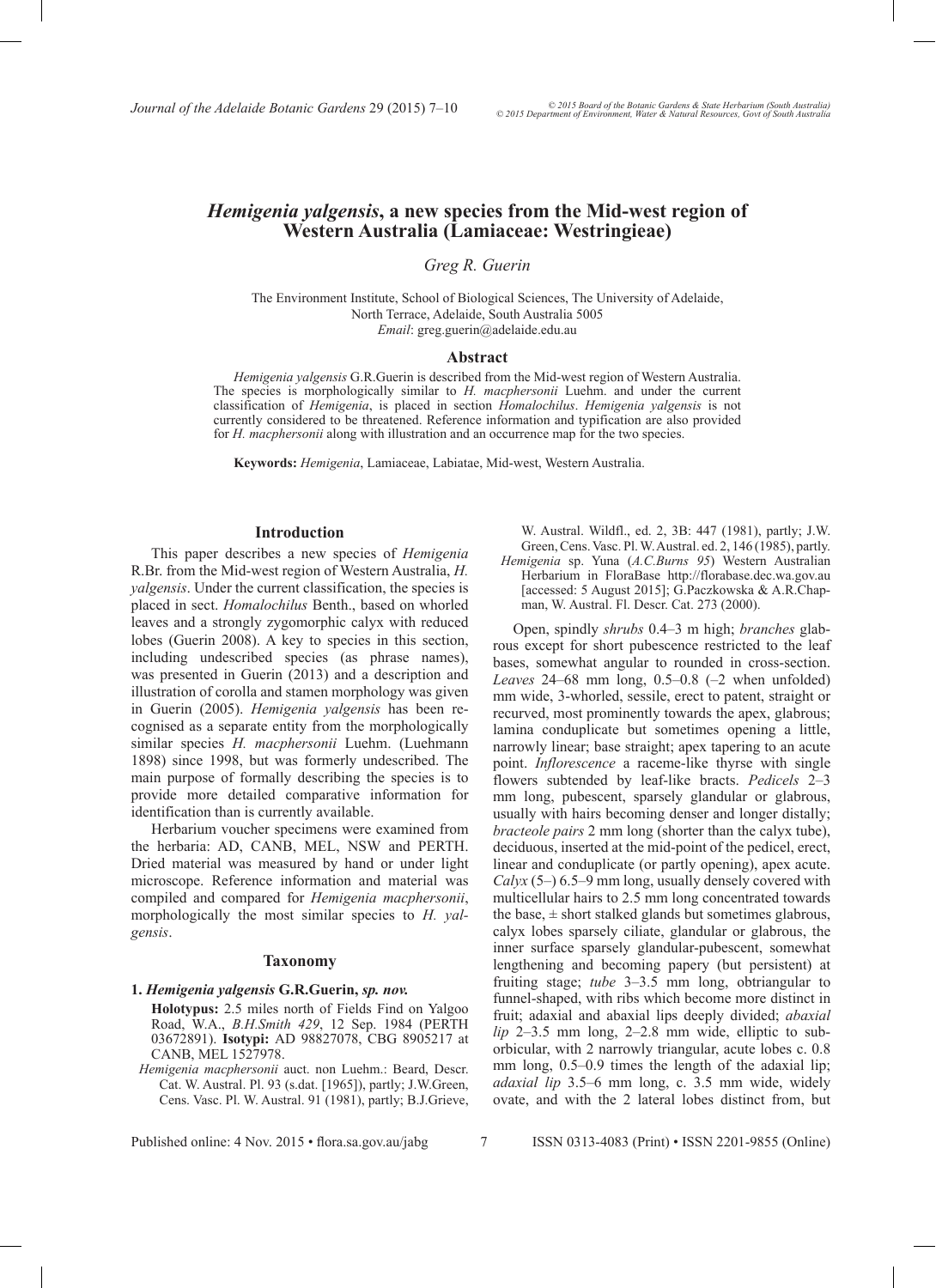

**Fig. 1.** Sketches of *Hemigenia yalgensis*: **A** Posture of calyx and unopened corolla showing distinctive tuft of long multicellular hairs (scanned from sketch by A.L. Payne stored as part of *A.L.Payne 412*, PERTH 03672816). **B** Inset: Pressed post-flowering calyx seen from abaxial side, showing shape and relative length of the lip based on *A.C.Burns 38* (PERTH 03722449). — Scale bar: **B** 8 mm.

much smaller than, the median lobe (rarely the lateral lobes barely distinguished), the lobe apices apiculate or obtuse to rounded. *Corolla* 10–13 mm long, with tube 6–7 mm long, variable in colour, recorded as green and yellow, white tinged pink, or white with purple veins or brown/pink spots on the lower lip and throat or mauve to purple, the exterior surface pubescent, the interior surface densely bearded between the filaments; *abaxial median lobe* 4–4.8 mm long, 5.2–6 mm wide, widely elliptic, sinus 1 mm long; *lateral lobes* 3.1–4 mm long, 2.5–2.8 mm wide, oblong–obovate, apex rounded; *adaxial median lobe pair* 2.5–5 mm long, 3–5.6 mm wide, oblate, sinus 1 mm long, apex rounded. *Androecium* with the *abaxial stamens* inserted 4–5 mm from the base of the corolla, filaments 2.5–4 mm long, anthers 2 mm long, upper (adaxial) theca 0.6 mm long, lower (abaxial) theca smaller; *adaxial stamens* inserted 3–4 mm from the base of the corolla, filaments 1.5–2.5 mm long, anthers 2 mm long, fertile (adaxial) theca 0.7 mm long, the lower (abaxial) end sterile and shortly bearded. *Style* c. 7–8 mm long. *Mericarps* 2 mm long, obconic to obovoid but somewhat angular, flattened apex shallowly reticulate, distal portion glandularpubescent, attachment scar slightly more that half the length of the mericarp. **Fig. 1, 3B.**

*Diagnostic features. Hemigenia yalgensis* is distinguished by long, narrowly linear leaves, corolla tube not (or barely) exceeding the calyx lobes and the calyx, which is deeply 2-lipped but 5-lobed. The abaxial lip of the calyx is usually half or more the length of the adaxial lip.

*Phenology.* Flowering is recorded between August and October.

*Distribution and habitat*. Occurs in the Mid-west region of Western Australia in the Geraldton Sandplains (GS),



**Fig. 2.** Distribution of *Hemigenia yalgensis* (open circles) and *H. macphersonii* (closed circles) in Western Australia based on herbarium collections held at the Western Australian Herbarium (WAHERB records).

Yalgoo (YAL), Avon Wheatbelt (AW) and Murchison (MUR) IBRA bioregions. Recorded on a range of substrates including banded iron hills, granite, red loam and stony ground in low open woodland and shrubland with *Callitris*, *Eucalyptus*, *Eremophila, Acacia*, *Melaleuca, Dodonaea* and *Allocasuarina* (Fig. 2).

*Conservation status. Hemigenia yalgensis* is relatively widespread and well collected. It is not currently considered threatened.

*Etymology*. Named for the Yalgoo IBRA bioregion (and locality), around which the distribution of *H. yalgensis*  is centred.

*Affinities. Hemigenia yalgensis* shares a similar geographic distribution as well as many characters with *H. macphersonii* Luehm. *Hemigenia yalgensis* has a shorter corolla, 10–13 mm long, with a tube which is not (or is barely) exserted from the calyx lobes (vs *H. macphersonii* corolla c. 20–25 mm long with tube significantly exserted from calyx lobes). The flowering calyx of *H. yalgensis* has an abaxial lip at least half the length of the adaxial lip, whereas *H. macphersonii* usually has an abaxial lip less than half the length of the adaxial lip. Post-flowering specimens can be difficult to identify, since the calyx abaxial:adaxial lip length ratio of both species can be near 0.5 and because the adaxial lip increases in length in fruiting stage (Fig. 3).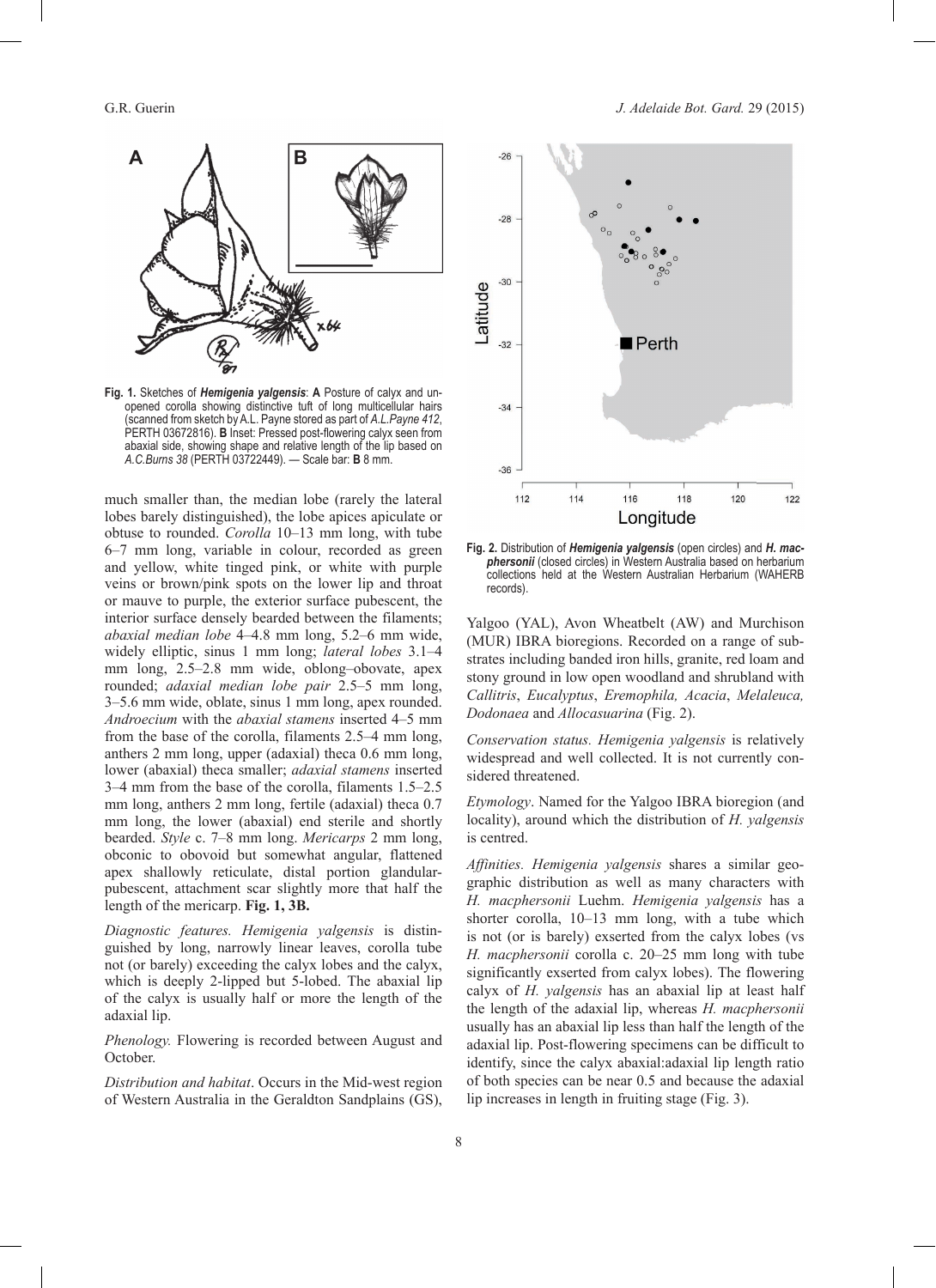

**Fig. 3.** Images of holotype specimens showing differences in floral morphology: **A** *H. macphersonii*, showing larger corolla with tube longexserted and abaxial calyx lip (solid arrows) less than half the length of the adaxial lip (dashed arrows) (MEL 646408); **B** *H. yalgensis*, showing shorter corolla with tube not significantly exserted beyond calyx and abaxial calyx lip (solid arrow) more than half the length of the adaxial lip (dashed arrow) (PERTH 03672891). — Scale bars: **A** 25 mm; **B** 5 mm.

#### *Selected other specimens examined:*

WESTERN AUSTRALIA. c. 150 km east of Geraldton on the Yalgoo Road, *A.M.Ashby 2573*, 1 Sep. 1968 (AD 97109348); Murchison River Bridge, No. 1 Highway. The west road first turn left going north just over the bridge, *A.C.Burns 38*, 4 Sep. 1984 (PERTH 03722449); East Yuna Reserve, NE of Geraldton, *A.C.Burns 95*, 4 Oct. 1967 (PERTH 03672751); Mt Campbell, *R.Cranfield & P.Spencer 7856*, 25 Sep. 1990 (PERTH 01180428, CBG 9103634 at CANB, MEL 1603505); Mt Campbell repeater station on the Carnamah-Morawa Road, *L.A.Craven 7009*, 1 Oct. 1981 (MEL 302563, AD 98925185, PERTH 03672905, CANB 379607); Lakeside Stn I527, *A.L.Payne 412*, 13 Aug. 1987 (PERTH 03672816); Wanarra Station, *A.L.Payne 3864*, 28 Aug. 1993 (PERTH 04446356); 7.5 km N of Murchison Shire Office, *P.G.Wilson 1175 & R.Rowe*, 20 Sep. 1991 (PERTH 02116413, NSW 249958, AD 9220157).

#### **2.** *Hemigenia macphersonii* Luehm.

Victorian Naturalist 15: 20 (1898), as '*macphersoni*'; W.E. Blackall & B.J.Grieve, W. Austral. Wildfl. 3: 589 (1965); Beard, Descr. Cat. W. Austral. Pl.: 93 (s.dat. [1965]), partly; W.E.Blackall & B.J.Grieve, W. Austral. Wildfl., ed. 2, 3B: 447 (1981), partly; Paczk. & A.R.Chapman, West. Austral. Fl.: Descr. Cat. 272 (2000). — **Holotype:** Near Mount Magnet, Western Australia, *W.S.Macpherson s.n.*, Sep. 1897 (MEL 646408!). **Isotypes:** NSW 217075, NSW 498245.

*Hemigenia macphersonii* Diels in Diels & Pritzel, Bot. Jahrb. Syst. 35(2): 528 & 527, Fig. 59M–R (Dec. 1904), as '*macphersoni*', nom. illeg. (homonym). Bot Jahrb. Syst. 35(4): 652 (Apr. 1905), ad not. — **Type cita tion:** "Hab. in distr. Austin pr. Mount Margaret (leg. Macpherson)". **Holotype:** B, presumably destroyed.

*Distribution and habitat.* Occurs in the Mid-west region of Western Australia in the Avon Wheatbelt (AW), Yalgoo (YAL) and Murchison (MUR) IBRA bioregions. Recorded on various substrates including red/brown loam, clay, granite, sandstone and gravel, sometimes in association with banded ironstone formation (Meissner

& Caruso 2008), often along water-courses, in *Acacia*  scrub and tall shrubland (Fig. 2).

*Conservation status*. *Hemigenia macphersonii* is poorly collected but not currently considered threatened, despite being recognised as distinct from *H. yalgensis* since 1998.

*Note.* Diels described *H. macphersonii* in 1904 from a specimen cited as coming from "Mount Margaret". However, it seems that this is a mis-reading of "Mt Magnet", as all other specimens at MEL collected by W.S. Macpherson were collected from Mt Magnet (P. Milne, pers. comm., Oct. 2015). It is possible that Diels had a duplicate of Luehmann's type specimen available when describing his new species. The type specimen in Berlin was presumably destroyed during World War II, but from the description and illustration in Diels' publication, it is unambiguously the same as Luehmann's species. In addition, Diels noted in the index of his work, which was published several months after the description, that *H. macphersonii* had been described previously and he accepted that his new taxon was a synonym of Luehmann's species.

#### *Other specimens examined:*

Western AustrAliA. 10 km N of Mount Magnet, *K.Ashby s.n.*, 20 Sep. 1996 (PERTH 04663578); 5.9 km N of Murchison Roadhouse, *R.J.Chinnock & G.S.Richmond RJC 8536*, 23 Oct. 1993 (AD 99350007, PERTH 05481155); Prope Yalgoo, *C.A.Gardner s.n.*, Aug. 1960 (PERTH 03672778).

## **Acknowledgements**

The State Herbarium of South Australia (AD) provided support and resources for this work. Loans were provided by PERTH, MEL, NSW, CANB. Barbara L. Rye originally determined specimens as *Hemigenia*  sp. Yuna in 1998. Pina Milne (MEL) is thanked for checking Macpherson specimens.